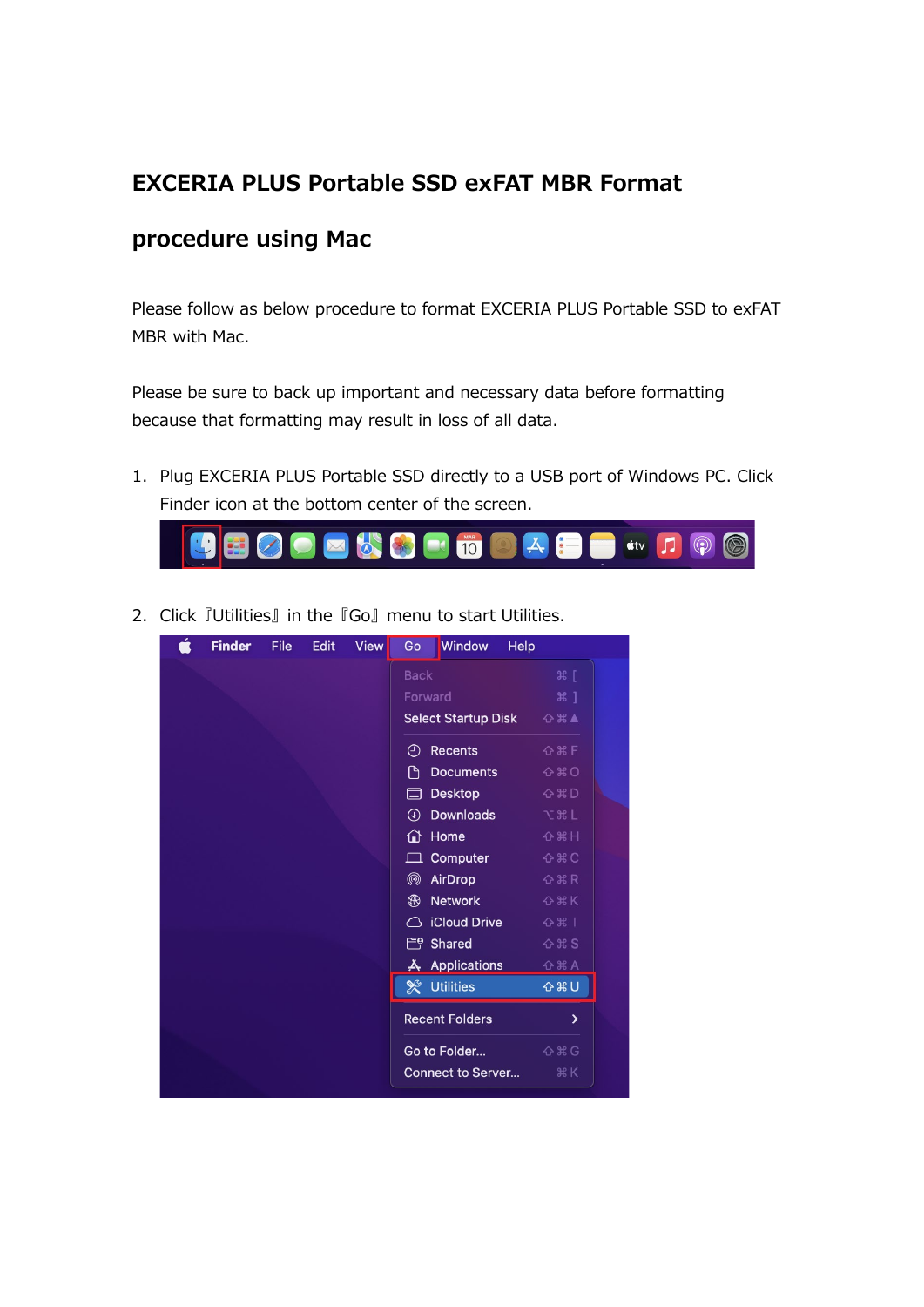

3. Double-click 『Disk Utility』 in the Utilities menu.

4. Click 『side-bar』 button on the top of Disk Utility window, after that click 『Show All Devices』.

| $\bullet\bullet\bullet$<br>Internal<br>APPLE SSD AP0256M Media<br>$\sim$ $\sim$<br>$\sim$ $\circledcirc$<br>Container disk1<br>macOS 10.15.7 volumes<br>∙<br>$\rightarrow$<br>macOS 11.2 volumes<br>$\rightarrow$<br>macOS 12 Monterey v<br>$\rightarrow$ | $\square$ $\sim$<br><b>Disk Utility</b><br><b>Hide Sidebar</b><br><b>Show Only Volumes</b><br><b>IA EXCERIA PLUS Media</b><br>√ Show All Devices<br><b>CODITION</b> That Physical Disk . GUID Partition Map |                           |                        | $Q_{\alpha}$<br>$\circ$<br>$+ -$<br>First Aid<br>Partition<br>Volume<br>Erase |  |  | $\circ$<br>Restore | 言<br>Mount<br>1TB | $\odot$<br>Info |
|-----------------------------------------------------------------------------------------------------------------------------------------------------------------------------------------------------------------------------------------------------------|-------------------------------------------------------------------------------------------------------------------------------------------------------------------------------------------------------------|---------------------------|------------------------|-------------------------------------------------------------------------------|--|--|--------------------|-------------------|-----------------|
| Macintosh HD<br>$\curvearrowright$<br>External                                                                                                                                                                                                            | disk2s1<br>134.2 MB                                                                                                                                                                                         |                           | <b>E KIOXIA</b><br>1TB |                                                                               |  |  |                    |                   |                 |
| <b>KIOXIA EXCERIA PLUS</b><br>$\triangle$<br>٠<br><b>E KIOXIA</b>                                                                                                                                                                                         | Location:                                                                                                                                                                                                   | External                  | Capacity:              |                                                                               |  |  |                    |                   | 1TB             |
|                                                                                                                                                                                                                                                           | Connection:                                                                                                                                                                                                 | <b>USB</b>                | Child count:           |                                                                               |  |  |                    |                   | $\overline{2}$  |
|                                                                                                                                                                                                                                                           | Partition Map:                                                                                                                                                                                              | <b>GUID Partition Map</b> | Type:                  |                                                                               |  |  |                    | Solid state       |                 |
|                                                                                                                                                                                                                                                           | S.M.A.R.T. status:                                                                                                                                                                                          | <b>Not Supported</b>      | Device:                |                                                                               |  |  |                    | disk2             |                 |
|                                                                                                                                                                                                                                                           |                                                                                                                                                                                                             |                           |                        |                                                                               |  |  |                    |                   |                 |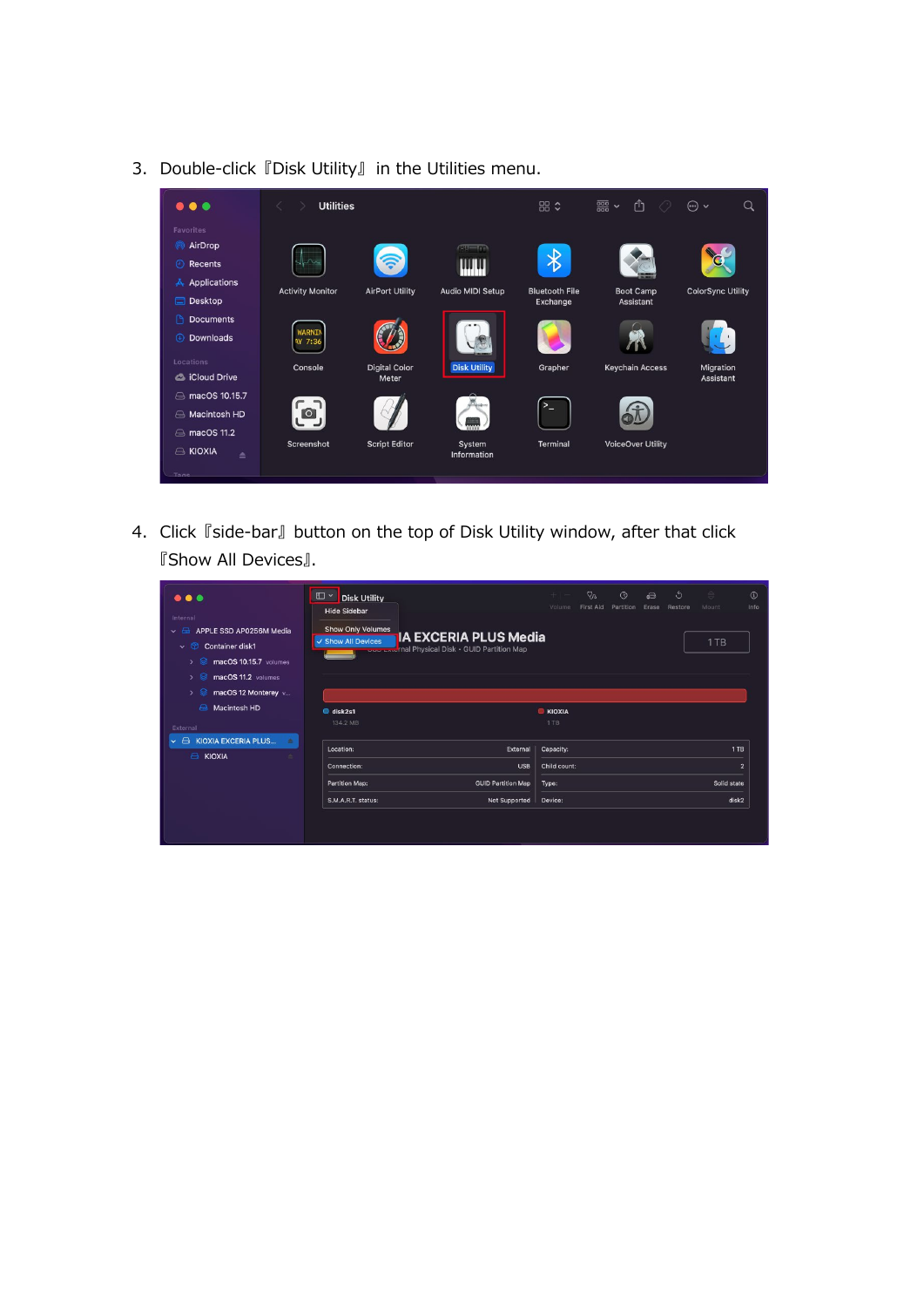5. Choose KIOXIA EXCERIA PLUS Media in the left side on the Disk Utility window, after that click 『Erase』 on the top right on the Disk Utility window. In case you choose wrong disk by mistake, keep in mind that it will result in loss of all the data in the wrong disk.

| $\bullet\bullet\bullet$                                                                                                                                                                                   | 田<br>$\checkmark$<br><b>Disk Utility</b><br>View |                                                                                     | $+1 -$<br>Volume | $Q_{\alpha}$<br>First Aid | $\circledcirc$<br>Partition | ക<br>Erase | ొ<br>Restore | $\triangleq$<br>Mount | $\odot$<br>Info |
|-----------------------------------------------------------------------------------------------------------------------------------------------------------------------------------------------------------|--------------------------------------------------|-------------------------------------------------------------------------------------|------------------|---------------------------|-----------------------------|------------|--------------|-----------------------|-----------------|
| Internal<br>APPLE SSD AP0256M Media<br>$\vee$ $\ominus$<br>$\circledR$<br><b>Container disk1</b><br>$\checkmark$<br>∙<br>macOS 10.15.7 volumes<br>$\rightarrow$<br>macOS 11.2 volumes<br>$\left( \right)$ |                                                  | <b>KIOXIA EXCERIA PLUS Media</b><br>USB External Physical Disk · GUID Partition Map |                  |                           |                             |            |              | 1TB                   |                 |
| macOS 12 Monterey v<br>$\rightarrow$<br>Macintosh HD<br>ക                                                                                                                                                 | disk2s1                                          |                                                                                     | <b>E KIOXIA</b>  |                           |                             |            |              |                       |                 |
| External                                                                                                                                                                                                  | 134.2 MB                                         |                                                                                     | 1TB              |                           |                             |            |              |                       |                 |
| <b>KIOXIA EXCERIA PLUS</b><br>$\triangle$<br>$\vee$<br><b>E KIOXIA</b><br>٠                                                                                                                               | Location:                                        | External                                                                            | Capacity:        |                           |                             |            |              |                       | 1TB             |
|                                                                                                                                                                                                           | Connection:                                      | <b>USB</b>                                                                          | Child count:     |                           |                             |            |              |                       | $\overline{2}$  |
|                                                                                                                                                                                                           | Partition Map:                                   | <b>GUID Partition Map</b>                                                           | Type:            |                           |                             |            |              | Solid state           |                 |
|                                                                                                                                                                                                           | S.M.A.R.T. status:                               | Not Supported                                                                       | Device:          |                           |                             |            |              | disk2                 |                 |
|                                                                                                                                                                                                           |                                                  |                                                                                     |                  |                           |                             |            |              |                       |                 |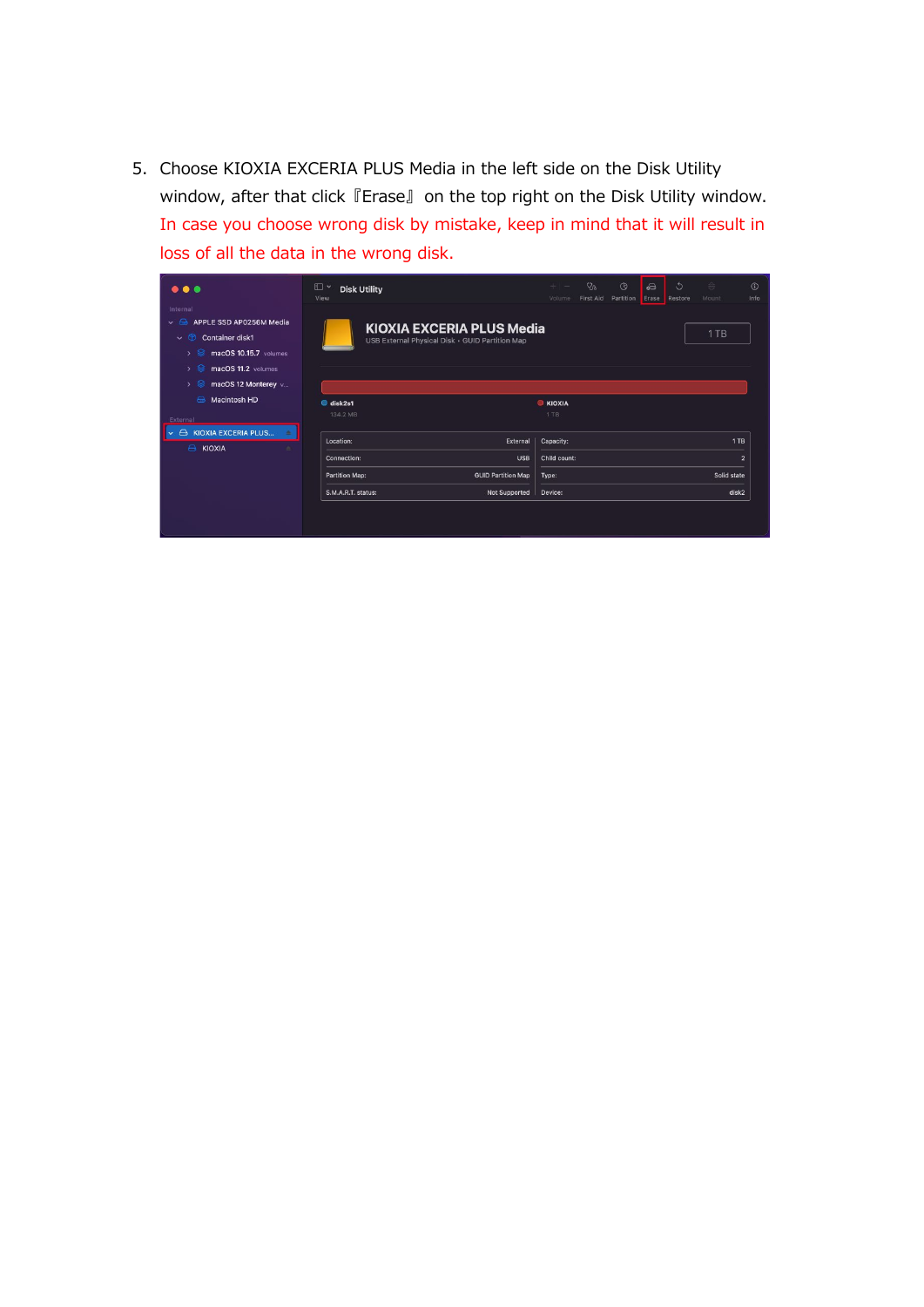6. Input 『KIOXIA』 in the Name field. Select 『exFAT』 from pull-down menu in the Format field. Select 『Master Boot Record』 from pull-down menu in the Format field. After that click on 『Erase』.

Please be sure to back up important and necessary data before formatting because that formatting may result in loss of all data.

If you have not backed up important and necessary data yet, click 『Cancel』, and back up important and necessary data before operation.

In case you chose wrong disk by mistake, keep in mind that it will result in loss of all the data in the wrong disk.

| <br>Internal                                                                                                   | <b>Disk Utility</b><br>View.                                                                                     |                               | the Way Collection of Seconds<br>Volume First-Aid Partition Erase Restore Mount | info                         |
|----------------------------------------------------------------------------------------------------------------|------------------------------------------------------------------------------------------------------------------|-------------------------------|---------------------------------------------------------------------------------|------------------------------|
| $\sim$ $\equiv$ APPLE SSD AP0256M Media<br>Container disk1<br>$\vee$<br>macOS 10.15.7 volumes<br>$\rightarrow$ | KIOXIA EXCERIA PLUS Media<br>Erase "KIOXIA EXCERIA PLUS Media"?                                                  |                               |                                                                                 | 1 TB                         |
| macOS 11.2 volumes<br>5<br>macOS 12 Monterey v<br>$\rightarrow$<br>Macintosh HD                                | Erasing "KIOXIA EXCERIA PLUS Media" will permanently erase all data<br>stored on it. You can't undo this action. |                               |                                                                                 |                              |
| External<br>KIOXIA EXCERIA PLUS<br>v.                                                                          | KIOXIA<br>Name:<br>Format: ExFAT<br><b>Master Boot Record</b><br>Scheme:                                         | $\circ$<br>$\hat{\mathbf{c}}$ |                                                                                 | 1TB                          |
| KIOXIA                                                                                                         | Cancel<br>Partition Map:<br><b>GUID Partition Map</b>                                                            | Erase<br>Type:                |                                                                                 | $\mathcal{D}$<br>Solid state |
|                                                                                                                | Not Supported<br>S.M.A.R.T. status:                                                                              | Device:                       |                                                                                 | disk2                        |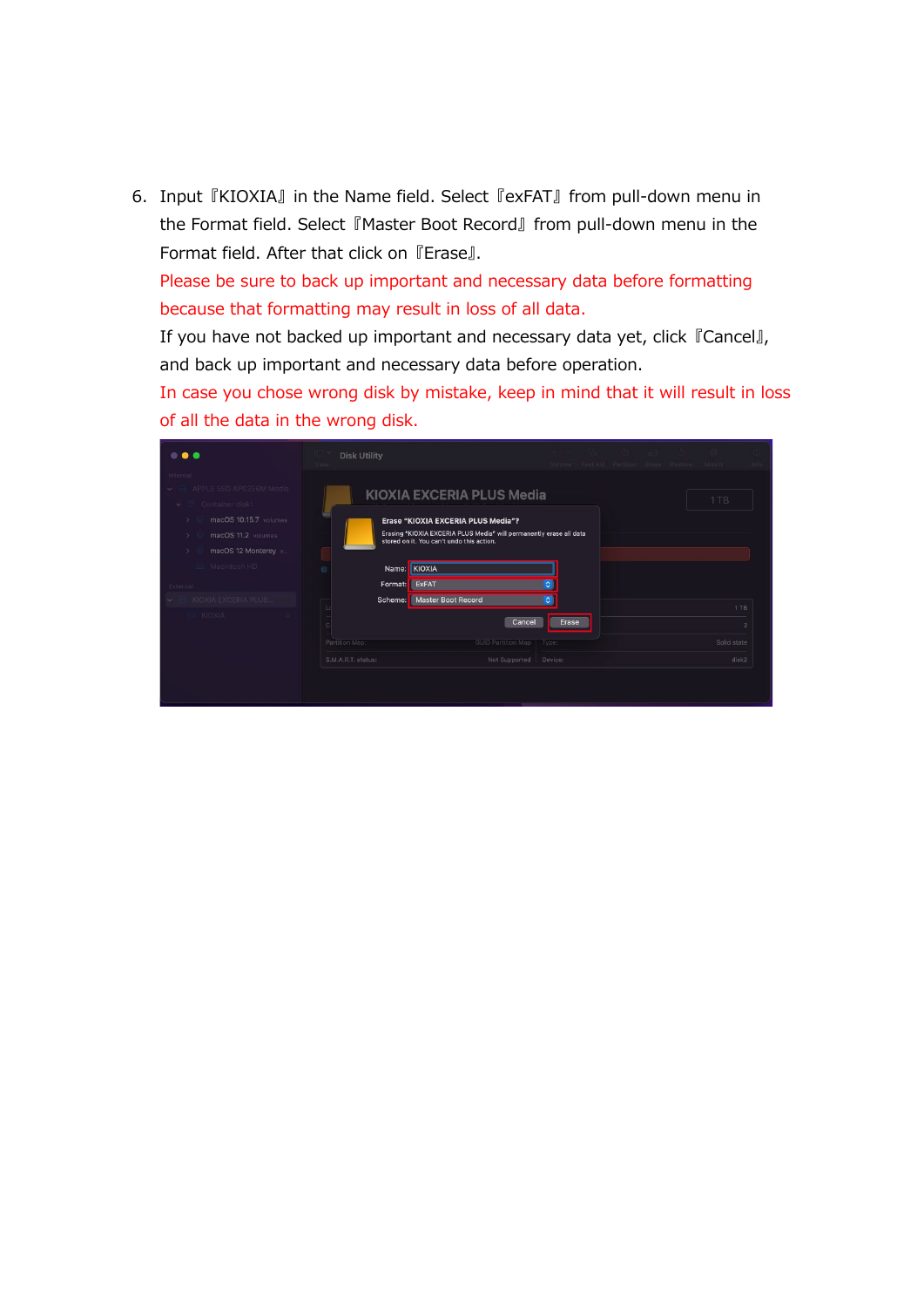7. Formatting will start. Click 『Done』 when you see the message that it is complete.

| $\begin{array}{ccc} \circ & \circ & \circ \end{array}$                                                            | $\mathbb{L}$ × Disk Utility                                                                                                                 |                             | Volume First Aid Partition Erako Restore Mount |  |             |
|-------------------------------------------------------------------------------------------------------------------|---------------------------------------------------------------------------------------------------------------------------------------------|-----------------------------|------------------------------------------------|--|-------------|
| Internal<br>APPLE SSD AP0256M Media<br>v & Container disk1<br>macOS 10.15.7 volumes<br>-5                         | KIOXIA EXCERIA PLUS Media<br>USB External Physical Disk · GUID Partition Map                                                                |                             |                                                |  | 1TB         |
| macOS 11.2 volumes<br>-5<br>macOS 12 Monterey v<br>3<br>Macintosh HD<br>External<br>$\sim$<br>KIOXIA EXCERIA PLUS | Erasing "KIOXIA EXCERIA PLUS Media" and creating<br>"KIOXIA"<br>Erase process is complete. Click Done to continue.<br>> Show Details<br>Lol |                             | 1TB                                            |  |             |
| KIOXIA                                                                                                            | Connection:                                                                                                                                 | <b>USB</b><br>Child count:  |                                                |  |             |
|                                                                                                                   | Partition Map:                                                                                                                              | Master Boot Record<br>Type: |                                                |  | Solid state |
|                                                                                                                   | S.M.A.R.T. status:                                                                                                                          | Not Supported<br>Device:    |                                                |  | disk2       |
|                                                                                                                   |                                                                                                                                             |                             |                                                |  |             |

- 8. Formatting is complete.
- 9. You can confirm EXCERIA PLUS Portable SSD formatting status as below procedure.
- 10.Choose KIOXIA in the left side on the Disk Utility window, you can find USB External Physical Volume is 『ExFAT』.

| .                                                                                                                                                                                             | $\square$<br><b>Disk Utility</b><br>View              |                                    | $+$ $-$<br>Volume      | $\heartsuit_0$<br>First Aid | $\circledcirc$<br>Partition | $\ominus$<br>Erase | J<br>Restore | $\Leftrightarrow$<br>Unmount        | $\odot$<br>Info |
|-----------------------------------------------------------------------------------------------------------------------------------------------------------------------------------------------|-------------------------------------------------------|------------------------------------|------------------------|-----------------------------|-----------------------------|--------------------|--------------|-------------------------------------|-----------------|
| Internal<br>APPLE SSD AP0256M Media<br>- Andr<br>$\checkmark$<br>$\vee$ $\circ$<br>Container disk1<br>$\rightarrow$ $\otimes$<br>macOS 10.15.7 volumes<br>$\rightarrow$<br>macOS 11.2 volumes | <b>KIOXIA</b><br>USB External Physical Volume · ExFAT |                                    |                        |                             |                             |                    |              | 1TB                                 |                 |
| €<br>macOS 12 Monterey v<br>$\rightarrow$<br>Macintosh HD<br>A                                                                                                                                | <b>Used</b><br>44.7 MB                                |                                    | ○ Free<br>1TB          |                             |                             |                    |              |                                     |                 |
| External<br>$\curvearrowright$<br>KIOXIA EXCERIA PLUS<br>$\checkmark$<br><b>B KIOXIA</b><br>査                                                                                                 | <b>Mount Point:</b>                                   | /Volumes/KIOXIA                    | Type:                  |                             |                             |                    |              | <b>USB External Physical Volume</b> |                 |
|                                                                                                                                                                                               | Capacity:<br>Available:                               | 1 TB<br>1 TB (128 bytes purgeable) | Owners:<br>Connection: |                             |                             |                    |              | <b>Disabled</b>                     | USB             |
|                                                                                                                                                                                               | Used:                                                 | 44.7 MB                            | Device:                |                             |                             |                    |              | disk2s1                             |                 |